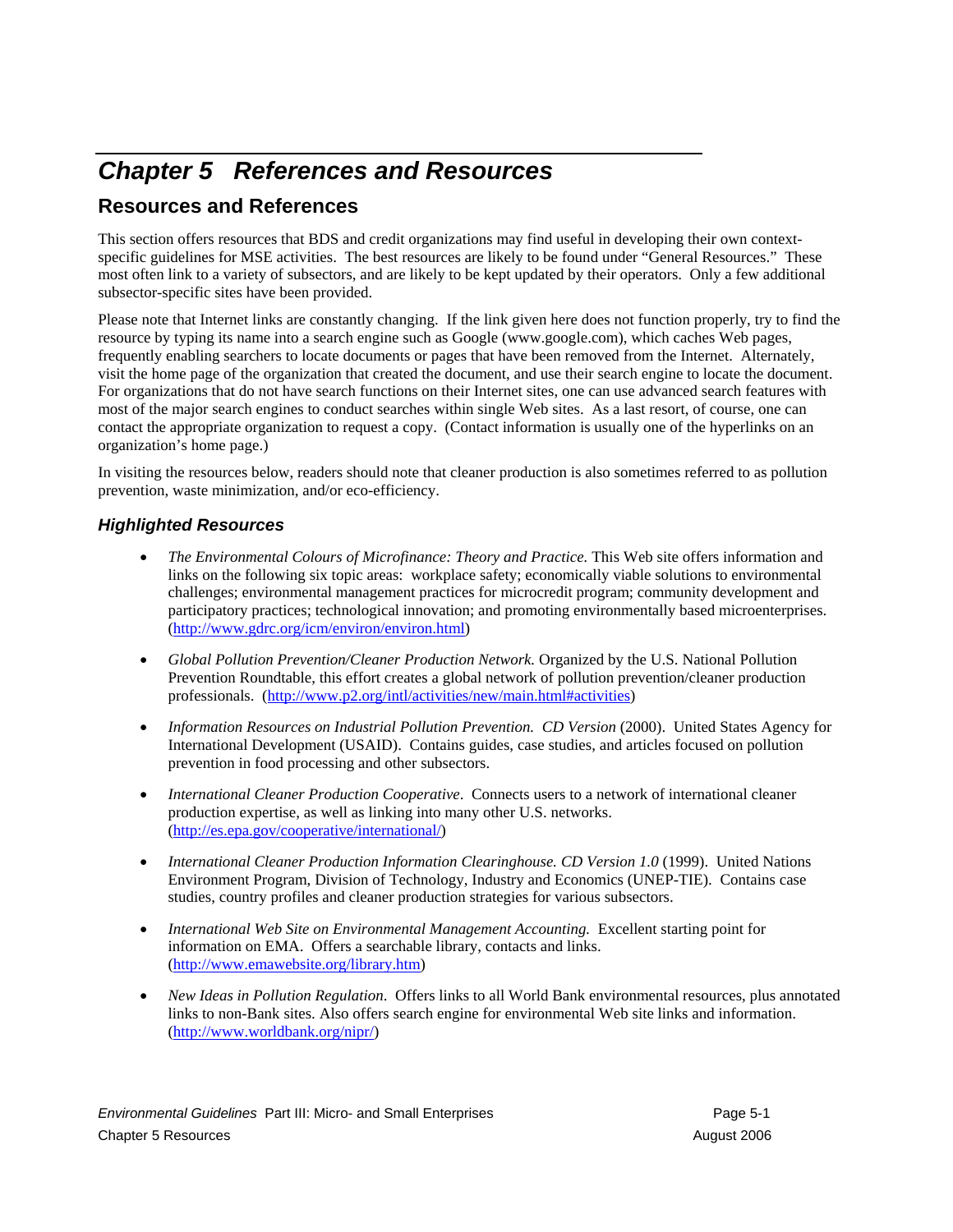- *North Carolina Department of Environment and Natural Resources, Division of Pollution Prevention and Environmental Assistance Service* (joint effort with United States Environmental Protection Agency Waste Reduction Resource Center). Offers a "Web library" of links on cleaner production (pollution prevention) practices and case studies in more than 20 subsectors (and growing), as well as tips for water and energy conservation. Mostly focused upon developed country cases. (http://www.p2pays.org)
- Pallen, D. *Environmental Sourcebook for Micro-Finance Institutions.* Canadian International Development Agency. 1996. (http://www.acdi-cida.gc.ca/microcredit)
- *Pacific Northwest Pollution Prevention Resource Center.* Fact sheets and reports on pollution prevention for a variety of subsectors. Mostly focused on developed country cleaner production strategies, which may not all be relevant to MSEs in developing countries. (http://www.pprc.org)
- *Small Business Environmental Home Page*. Offers publications and links regarding environmental issues at small enterprises in a wide range of subsectors. Many of the documents relate to U.S. environmental regulations, but a number offer cleaner production tips. (http://www.smallbiz-enviroweb.org/pubsector.asp)
- *United Nations Environment Programme.* Offers a wealth of resources on relevant environmental impacts and mitigation strategies. (http://www.UNEP.org)
- *UNEP Division of Technology, Industry and Economics—Cleaner Production Activities.* Provides a library and links to cleaner production networks. (http://www.uneptie.org/pc/cp/home.htm)
- *UNEP—Financing Cleaner Production.* Offers resources designed to increase investments in Cleaner Production by helping financial institutions understand the value of cleaner production activities, and helping cleaner production experts prepare credit-worthy investment proposals. Includes a library and training materials. (http://www.financingcp.org/index.html)
- *United Nations Industrial Development Organization*. Offers resources on cleaner production, energy efficiency and other environmental issues, with information on different industrial subsectors. (http://www.unido.org)
- *USAID: Environment.* Home page for USAID's environmental information. Most notably, provides links to USAID environmental publications and to USAID and non-USAID environmental sites, organized by region and topic area. (http://www.usaid.gov/environment/)
- World Bank (1998). *Pollution Prevention and Abatement Handbook*. This document, available online, is an excellent starting point for anyone looking to learn about the adverse environmental impacts of particular industrial subsectors and a wide variety of mitigation options available to address those impacts. Readers should note that the handbook is not specifically oriented toward MSEs. (http://wbln0018.worldbank.org/essd/essd.nsf/Docs/PPAH)

## *Cited References*

- Crow, Michael (1999). *Successfully Adjusting to Environmental Regulation: The Small-Firm Cluster of Tirupur, India*. Massachusetts Institute of Technology Thesis.
- Inter American Development Bank (IADB) (1997). "Guide for Improving the Environmental Quality of Lending Operations for Microenterprises." Draft. February.
- Intermediate Technology Consultants (ITC) (1997a). *The Environmental Impact of Small Scale Industries in the Third World: Proceedings of the Second Consultative Workshop for the Brickmaking Case Study Held in Harare on 21st February 1997.* .
- Intermediate Technology Consultants (ITC) (1997b). *The Environmental Impact of Small Scale Industries in the Third World: Proceedings of the Second Consultative Workshop for the Mining Case Study Held in Harare on 28th February 1997*.

*Environmental Guidelines* Part III: Micro- and Small Enterprises Page 5-2 Chapter 5 Resources August 2006